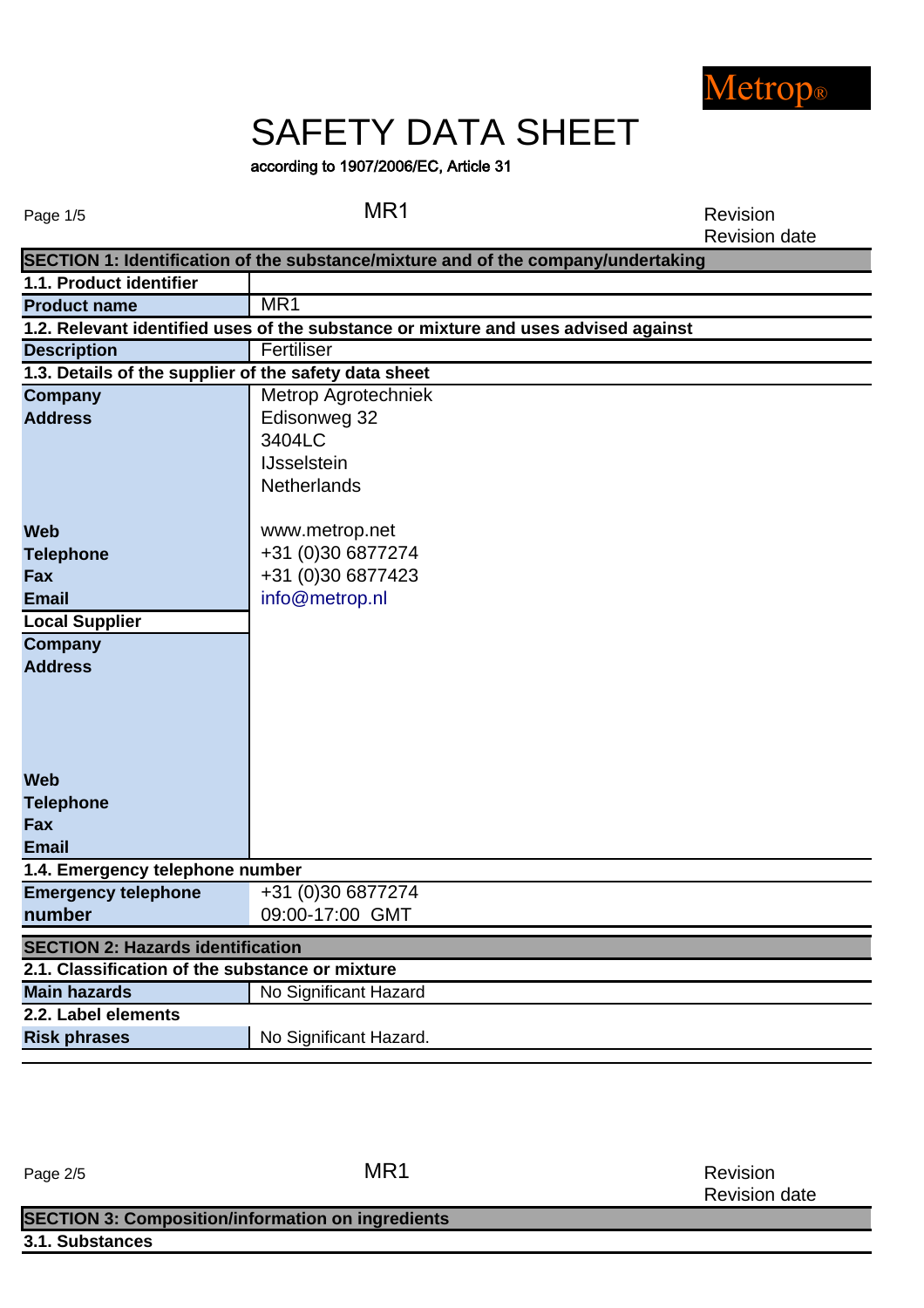| <b>Chemical Name</b>                    | Index No. | <b>CAS No.</b> | EC No.    | <b>REACH Registration Conc.</b> |            |  |
|-----------------------------------------|-----------|----------------|-----------|---------------------------------|------------|--|
|                                         |           |                |           | <b>Number</b>                   | (%w/w)     |  |
| <b>Monoammonium Phophate</b>            |           | 7722-76-1      | 231-764-5 |                                 | 30-40%     |  |
| <b>Magnesium Nitrate Hexahydrate</b>    |           | 13446-18-9     | 233-826-7 |                                 | 1-10%      |  |
| <b>Disodium Octaborate Tetrahydrate</b> |           | 12280-03-4     | 234-541-0 |                                 | $0 - 0.5%$ |  |

| EC 1272/2008                            |           |                      |           |                                 |            |  |
|-----------------------------------------|-----------|----------------------|-----------|---------------------------------|------------|--|
| <b>Chemical Name</b>                    | Index No. | CAS No.              | EC No.    | <b>REACH Registration Conc.</b> |            |  |
|                                         |           |                      |           | <b>Number</b>                   | (%wlw)     |  |
| <b>Monoammonium Phophate</b>            |           | 7722-76-1            | 231-764-5 |                                 | 30-40%     |  |
| <b>Magnesium Nitrate Hexahydrate</b>    |           | 13446-18-9           | 233-826-7 |                                 | 1-10%      |  |
| <b>Disodium Octaborate Tetrahydrate</b> |           | 12280-03-4 234-541-0 |           |                                 | $0 - 0.5%$ |  |

#### **3.2. Mixtures**

See section 3.1 for further information

| <b>SECTION 4: First aid measures</b>          |                                                                                    |
|-----------------------------------------------|------------------------------------------------------------------------------------|
| 4.1. Description of first aid measures        |                                                                                    |
| <b>Inhalation</b>                             | May cause irritation to mucous membranes. Move the exposed person to fresh ai      |
| <b>Eye contact</b>                            | May cause irritation to eyes. Rinse immediately with plenty of water for 15 minute |
|                                               | the eyelids open. Seek medical attention if irritation or symptoms persist.        |
| <b>Skin contact</b>                           | May cause irritation to skin. Wash off immediately with plenty of soap and water.  |
|                                               | contaminated clothing. Seek medical attention if irritation or symptoms persist.   |
| <b>Ingestion</b>                              | May cause irritation to mucous membranes. DO NOT INDUCE VOMITING. Seek             |
|                                               | attention if irritation or symptoms persist.                                       |
|                                               | 4.2. Most important symptoms and effects, both acute and delayed                   |
| <b>Inhalation</b>                             | No significant hazard                                                              |
| <b>Eye contact</b>                            | No known adverse health effects                                                    |
| <b>Skin contact</b>                           | No irritation expected                                                             |
| <b>Ingestion</b>                              | No significant hazard                                                              |
|                                               | 4.3. Indication of any immediate medical attention and special treatment needed    |
|                                               | No first aid requirements.                                                         |
|                                               |                                                                                    |
| <b>SECTION 5: Firefighting measures</b>       |                                                                                    |
| 5.1. Extinguishing media                      |                                                                                    |
|                                               | Use extinguishing media appropriate to the surrounding fire conditions.            |
|                                               | 5.2. Special hazards arising from the substance or mixture                         |
|                                               | Burning produces irritating, toxic and obnoxious fumes.                            |
| 5.3. Advice for firefighters                  |                                                                                    |
|                                               | Wear suitable respiratory equipment when necessary.                                |
| <b>SECTION 6: Accidental release measures</b> |                                                                                    |
|                                               | 6.1. Personal precautions, protective equipment and emergency procedures           |
|                                               | Ensure adequate ventilation of the working area.                                   |
| <b>6.2. Environmental precautions</b>         |                                                                                    |
|                                               | Do not allow product to enter drains. Prevent further spillage if safe.            |
|                                               | 6.3. Methods and material for containment and cleaning up                          |
|                                               | Absorb with inert, absorbent material. Sweep up. Transfer to suitable, labelled co |
|                                               | disposal. Clean spillage area thoroughly with plenty of water.                     |
| 6.4. Reference to other sections              |                                                                                    |
|                                               | See section 2 & 3 for further information.                                         |
|                                               |                                                                                    |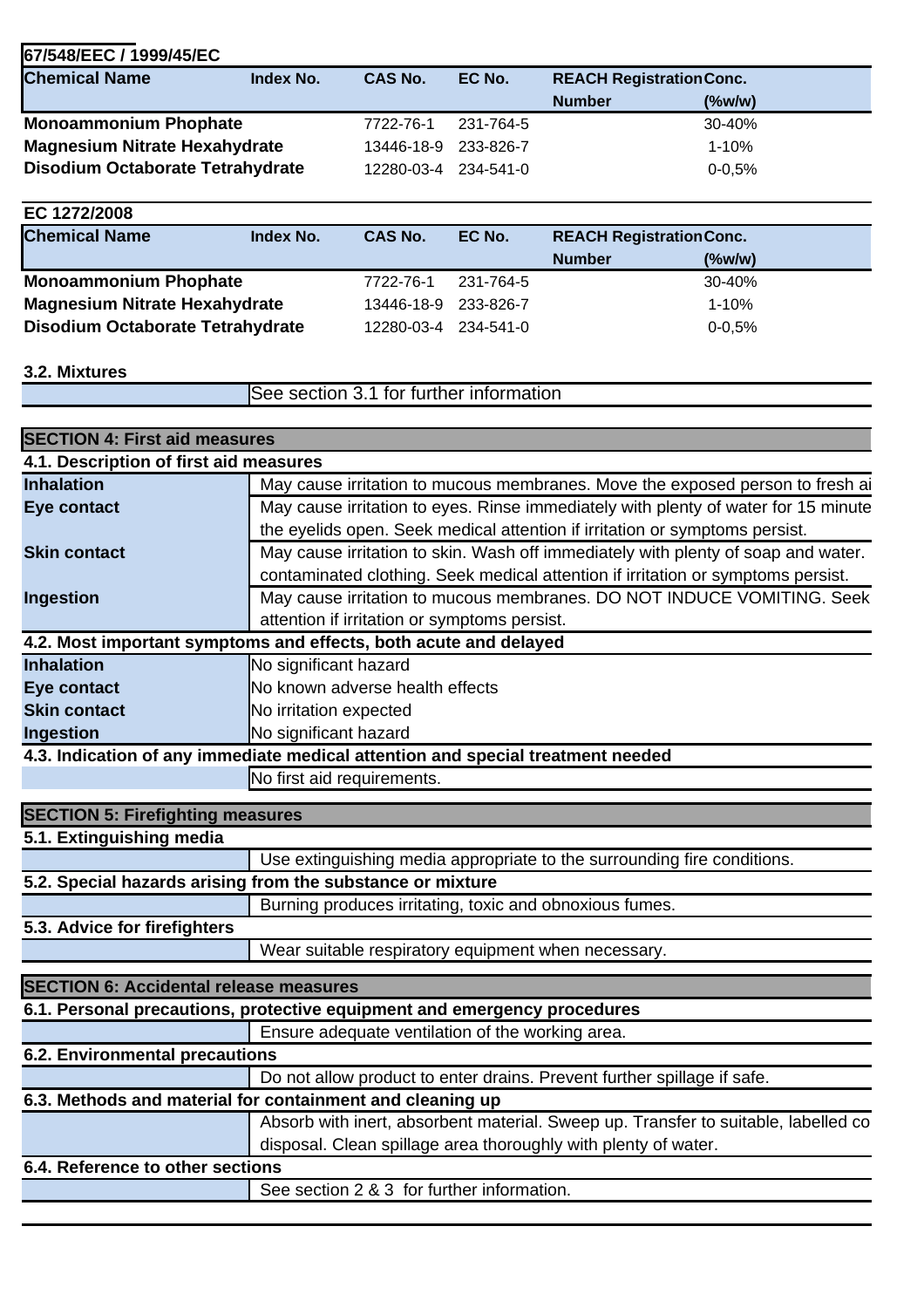| <b>SECTION 7: Handling and storage</b>                  |                                                                                                               |
|---------------------------------------------------------|---------------------------------------------------------------------------------------------------------------|
| 7.1. Precautions for safe handling                      |                                                                                                               |
|                                                         | Avoid contact with eyes and skin. Ensure adequate ventilation of the working area                             |
|                                                         | best Manual Handling considerations when handling, carrying and dispensing.                                   |
|                                                         | 7.2. Conditions for safe storage, including any incompatibilities                                             |
|                                                         | Keep in a cool, dry, well ventilated area. Keep containers tightly closed. Store in a<br>labelled containers. |
| <b>SECTION 8: Exposure controls/personal protection</b> |                                                                                                               |
| 8.1. Exposure controls                                  |                                                                                                               |
|                                                         |                                                                                                               |
| 8.1.1. Appropriate<br>engineering controls              | Ensure adequate ventilation of the working area.                                                              |
| 8.1.2. Individual protection<br>measures                | Wear protective clothing.                                                                                     |
| Eye / face protection                                   | In case of splashing, wear: Approved safety goggles.                                                          |
| Skin protection -<br><b>Handprotection</b>              | Chemical resistant gloves (PVC).                                                                              |
| <b>SECTION 9: Physical and chemical properties</b>      |                                                                                                               |

**9.1. Information on basic physical and chemical properties** 

| <b>Appearance</b>                        | Liquid                             |
|------------------------------------------|------------------------------------|
| Colourl                                  | Green                              |
| <b>Odourl Mild</b>                       |                                    |
| <b>Odour threshold</b> No data available |                                    |
| pH                                       | $3.5 - 5.25$                       |
| <b>Melting point</b>                     | $\leq -1$ °C                       |
| Intial boiling point                     | < 100 °C                           |
| <b>Flash point</b>                       | Not applicable                     |
| <b>Evaporation rate</b>                  | No data available                  |
| <b>Flammability (solid,gas)</b>          | No data available                  |
| Vapour pressure                          | No data available                  |
| <b>Vapour density</b>                    | No data available                  |
| <b>Relative density</b>                  | 1.51 - 1.55 (H2O = 1 @ 20°)        |
| <b>Partition coefficientl</b>            | No data available                  |
| <b>Autoignition temperature</b>          | No data available                  |
| <b>Explosive properties</b>              | No data available                  |
| <b>Oxidising properties</b>              | No data available                  |
|                                          | <b>Solubility</b> Soluble in water |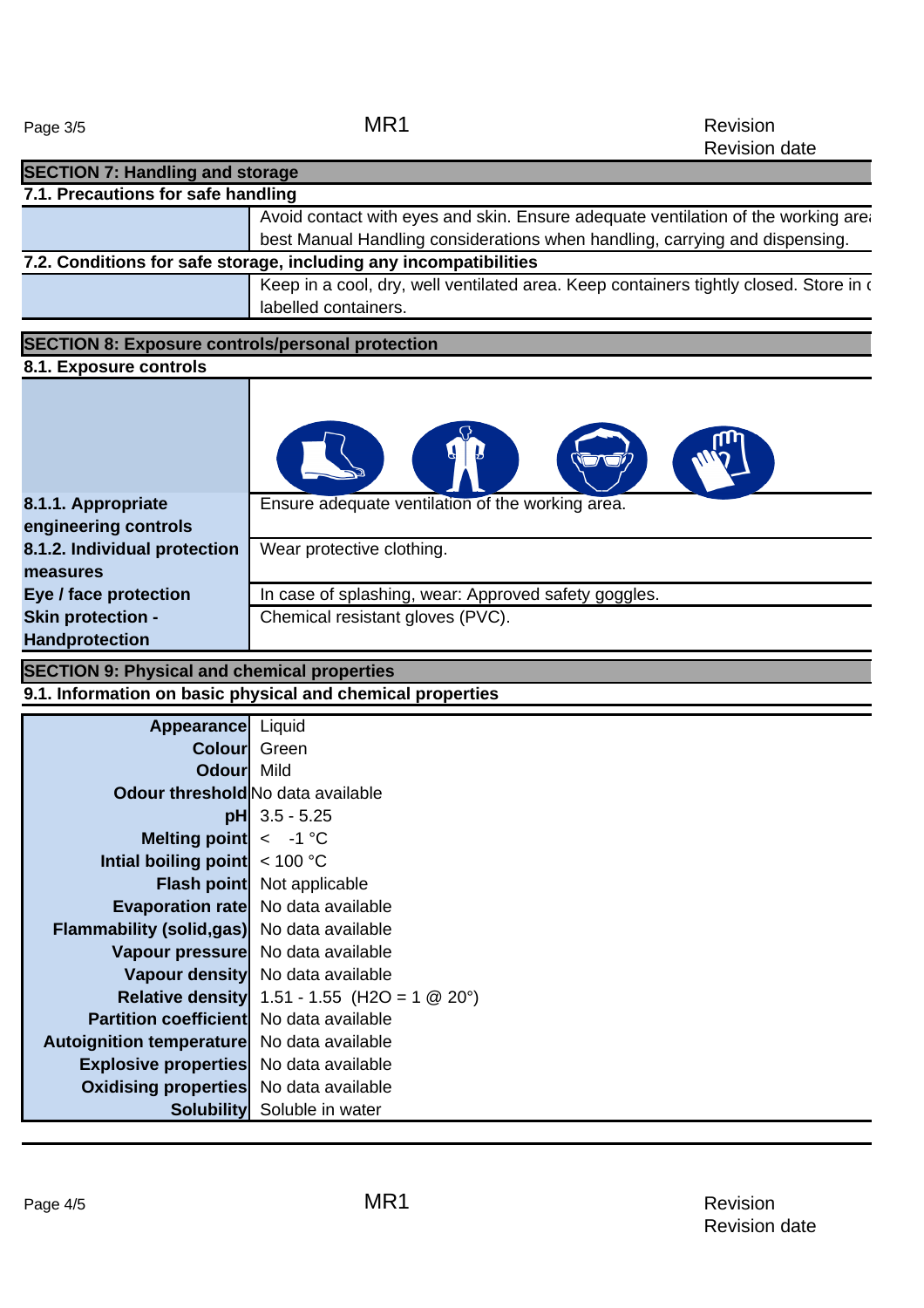#### **9.2. Other information**

|                                                          | Gas group no data available           |
|----------------------------------------------------------|---------------------------------------|
| <b>SECTION 10: Stability and reactivity</b>              |                                       |
| 10.1. Reactivity                                         |                                       |
|                                                          | No Significant Hazard.                |
| 10.2. Chemical stability                                 |                                       |
|                                                          | Stable under normal conditions.       |
| 10.3. Possibility of hazardous reactions                 |                                       |
|                                                          | No Significant Hazard.                |
| 10.4. Conditions to avoid                                |                                       |
|                                                          | No Significant Hazard.                |
| 10.5. Incompatible materials                             |                                       |
|                                                          | No data available on this product.    |
| 10.6. Hazardous decomposition products                   |                                       |
|                                                          | No data available on this product.    |
| <b>SECTION 11: Toxicological information</b>             |                                       |
| 11.1. Information on toxicological effects               |                                       |
|                                                          | No data available on this product.    |
| <b>Acute toxicity</b>                                    | No Significant Hazard.                |
| <b>Skin corrosion/irritation</b>                         | No Significant Hazard.                |
| Serious eye damage/irritatidMay cause irritation to eyes |                                       |
| <b>Respiratory or skin</b>                               | No Significant Hazard.                |
| saensitisation                                           |                                       |
| <b>Gem cell mutagenicity</b>                             | No data is available on this product. |
| Carcinogencity                                           | No data is available on this product. |
| <b>Reproductive toxicity</b>                             | No data is available on this product. |

## **11.1.4. Toxicological Information**

| Ora IRat LD50: 2550 mg/Kg             | Dermal Rabbit LD50::                      |
|---------------------------------------|-------------------------------------------|
| Dermal Rat LD50: >5000 mg/Kg          | Oral Rat LD50:                            |
| Oral Rat LD50: 2000 mg/Kg             | Dermal Rabbit LD50:                       |
|                                       |                                           |
|                                       |                                           |
|                                       |                                           |
| Daphnia EC50/48h: 113.0000 mg/l       | Algae IC50/72h: 10                        |
| Fish LC50/96h: 80.0000 mg/l           | Green algae EC50/96                       |
| Daphnia EC50/24h: 242<br>mq/l         |                                           |
| Daphnia EC50/48h: 490.0000 mg/l       | <b>Fish LC50/96h:</b><br>1378             |
| <b>Fish LC50/96h:</b><br>85.9000 mg/l | Algae IC50/72h:<br>$\leq 10$              |
|                                       | <b>SECTION 12: Ecological information</b> |

#### **12.3. Bioaccumulative potential**

## **Partition coefficient**

| <b>Monoammonium Phosphate</b>        | No data available |
|--------------------------------------|-------------------|
| Disodium octaborate tetrahydrate     | Not applicable    |
| <b>Magnesium Nitrate Hexahydrate</b> | No data available |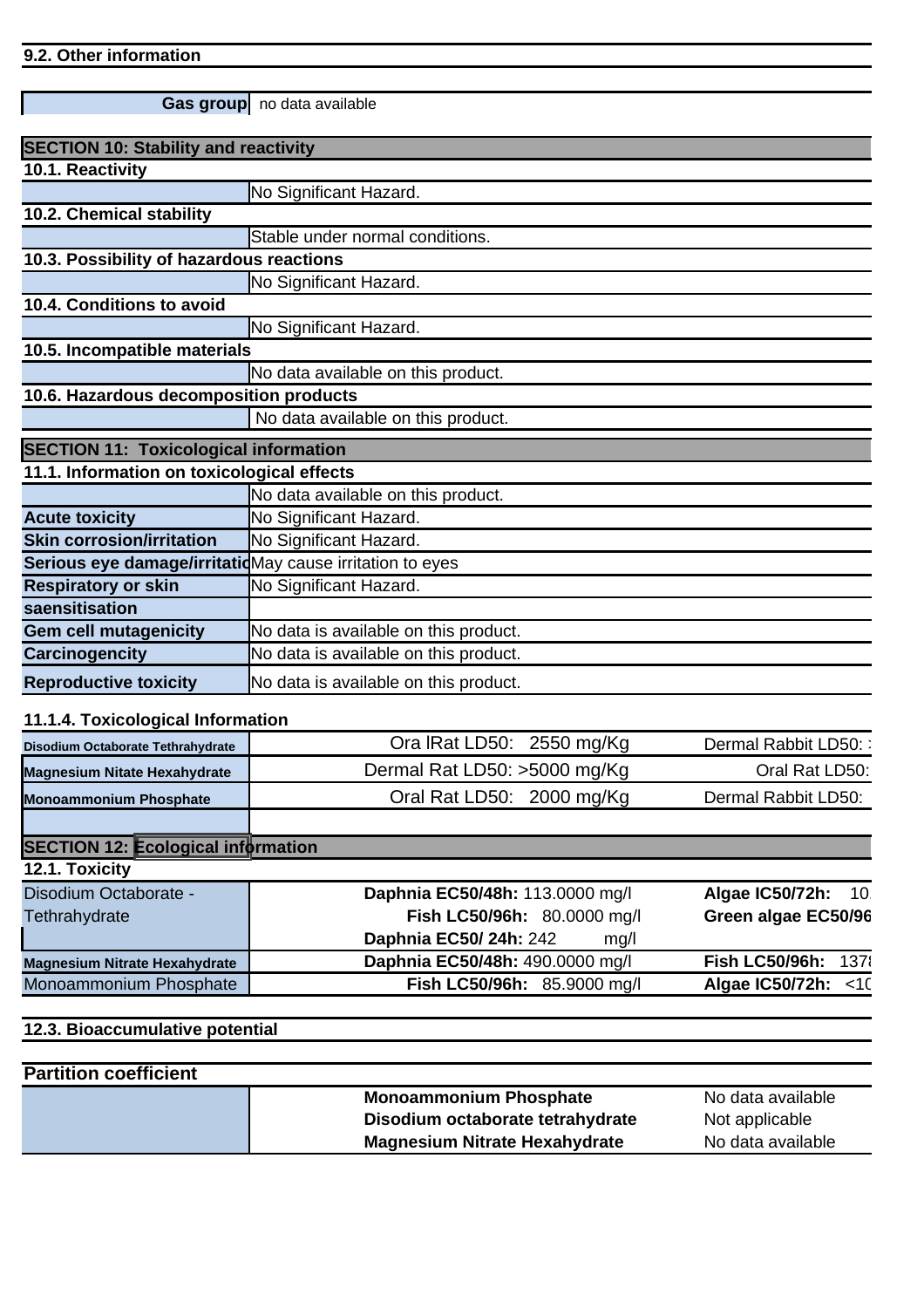Page 5/5 MR1

| <b>SECTION 13: Disposal considerations</b> |                                                                                  |
|--------------------------------------------|----------------------------------------------------------------------------------|
| <b>General information</b>                 |                                                                                  |
|                                            | Dispose of in compliance with all local and national regulations.                |
| Disposal of packaging                      |                                                                                  |
|                                            | Empty containers can be cleaned with water. Empty containers can be sent to land |
|                                            | cleaning, if in compliance with local and national regulations.                  |

| <b>SECTION 14: Transport information</b> |                                                          |  |
|------------------------------------------|----------------------------------------------------------|--|
| <b>ADR/RID</b>                           |                                                          |  |
|                                          | The product is not classified as dangerous for carriage. |  |
| <b>IMDG</b>                              |                                                          |  |
|                                          | The product is not classified as dangerous for carriage. |  |
| <b>IATA</b>                              |                                                          |  |
|                                          | The product is not classified as dangerous for carriage. |  |
| <b>Further information</b>               |                                                          |  |
|                                          | The product is not classified as dangerous for carriage. |  |
|                                          |                                                          |  |

|                    | 15.1. Safety, health and environmental regulations/legislation specific for the substance or mixture                                                                                                                                                                                                                                                                                                                                                                                                                                                                                                                                                                                                                                                                                                                                                                                                                                                                                                                     |
|--------------------|--------------------------------------------------------------------------------------------------------------------------------------------------------------------------------------------------------------------------------------------------------------------------------------------------------------------------------------------------------------------------------------------------------------------------------------------------------------------------------------------------------------------------------------------------------------------------------------------------------------------------------------------------------------------------------------------------------------------------------------------------------------------------------------------------------------------------------------------------------------------------------------------------------------------------------------------------------------------------------------------------------------------------|
| <b>Regulations</b> | COMMISSION REGULATION (EU) No 453/2010 of 20 May 2010 amending Regulation (E<br>1907/2006 of the European Parliament and of the Council on the Registration, Evaluation,<br>Authorisation and Restriction of Chemicals (REACH), establishing a European Chemicals $\overline{\phantom{a}}$<br>amending Directive 1999/45/EC and repealing Council Regulation (EEC) No 793/93 and<br>Commission Regulation (EC) No 1488/94 as well as Council Directive 76/769/EEC and<br>Commission Directives 91/155/EEC, 93/67/EEC, 93/105/EC and 2000/21/EC. REGULATIC<br>No 1907/2006 OF THE EUROPEAN PARLIAMENT AND OF THE COUNCIL of 18 Decemi<br>concerning the Registration, Evaluation, Authorisation and Restriction of Chemicals (REAC<br>establishing a European Chemicals Agency, amending Directive 1999/45/EC and repealing<br>Council Regulation (EEC) No 793/93 and Commission Regulation (EC) No 1488/94 as wel<br>Council Directive 76/769/EEC and Commission Directives 91/155/EEC, 93/67/EEC, 93/10!<br>2000/21/EC. |

**15.2. Chemical safety assessment**

No data is available on this product.

| <b>SECTION 16: Other information</b> |                                                                                                                                                                                                                                                                                                                                                                                                                                                              |
|--------------------------------------|--------------------------------------------------------------------------------------------------------------------------------------------------------------------------------------------------------------------------------------------------------------------------------------------------------------------------------------------------------------------------------------------------------------------------------------------------------------|
| <b>Other information</b>             |                                                                                                                                                                                                                                                                                                                                                                                                                                                              |
| Text of risk phrases in Section 3    | R36 - Irritating to eyes.                                                                                                                                                                                                                                                                                                                                                                                                                                    |
|                                      | R60 - May impair fertility.                                                                                                                                                                                                                                                                                                                                                                                                                                  |
|                                      | R61 - May cause harm to the unborn child.                                                                                                                                                                                                                                                                                                                                                                                                                    |
| Text of Hazard Statements in         | Eye Irrit. 2: H319 - Causes serious eye irritation.                                                                                                                                                                                                                                                                                                                                                                                                          |
| Section 3                            |                                                                                                                                                                                                                                                                                                                                                                                                                                                              |
| <b>Further information</b>           |                                                                                                                                                                                                                                                                                                                                                                                                                                                              |
|                                      | The information supplied in this Safety Data Sheet is designed only as guidance for the saf<br>storage and handling of the product. This information is correct to the best of our knowledg<br>belief at the date of publication however no guarantee is made to its accuracy. This informa<br>relates only to the specific material designated and may not be valid for such material used<br>combination with any other materials or in any other process. |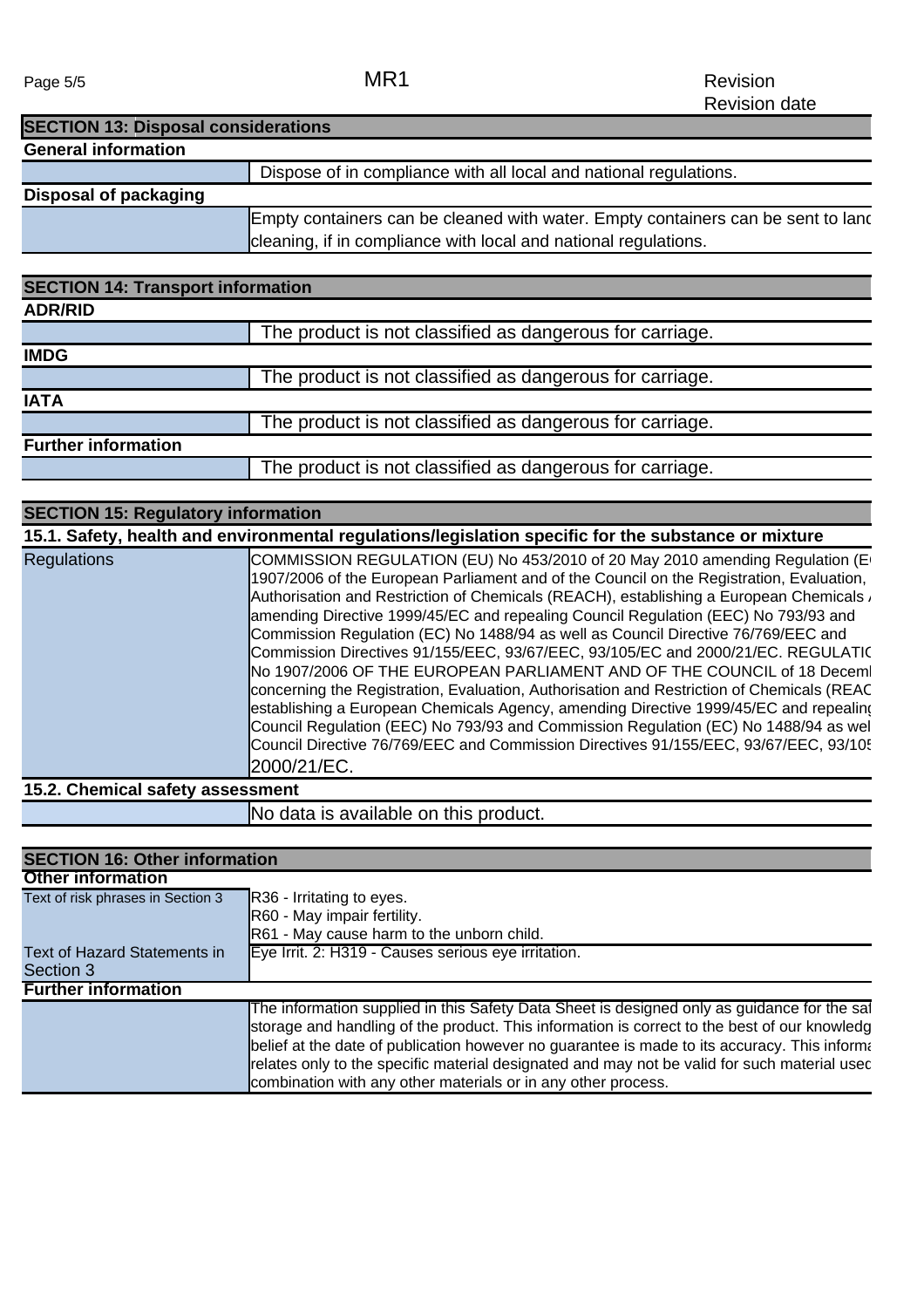

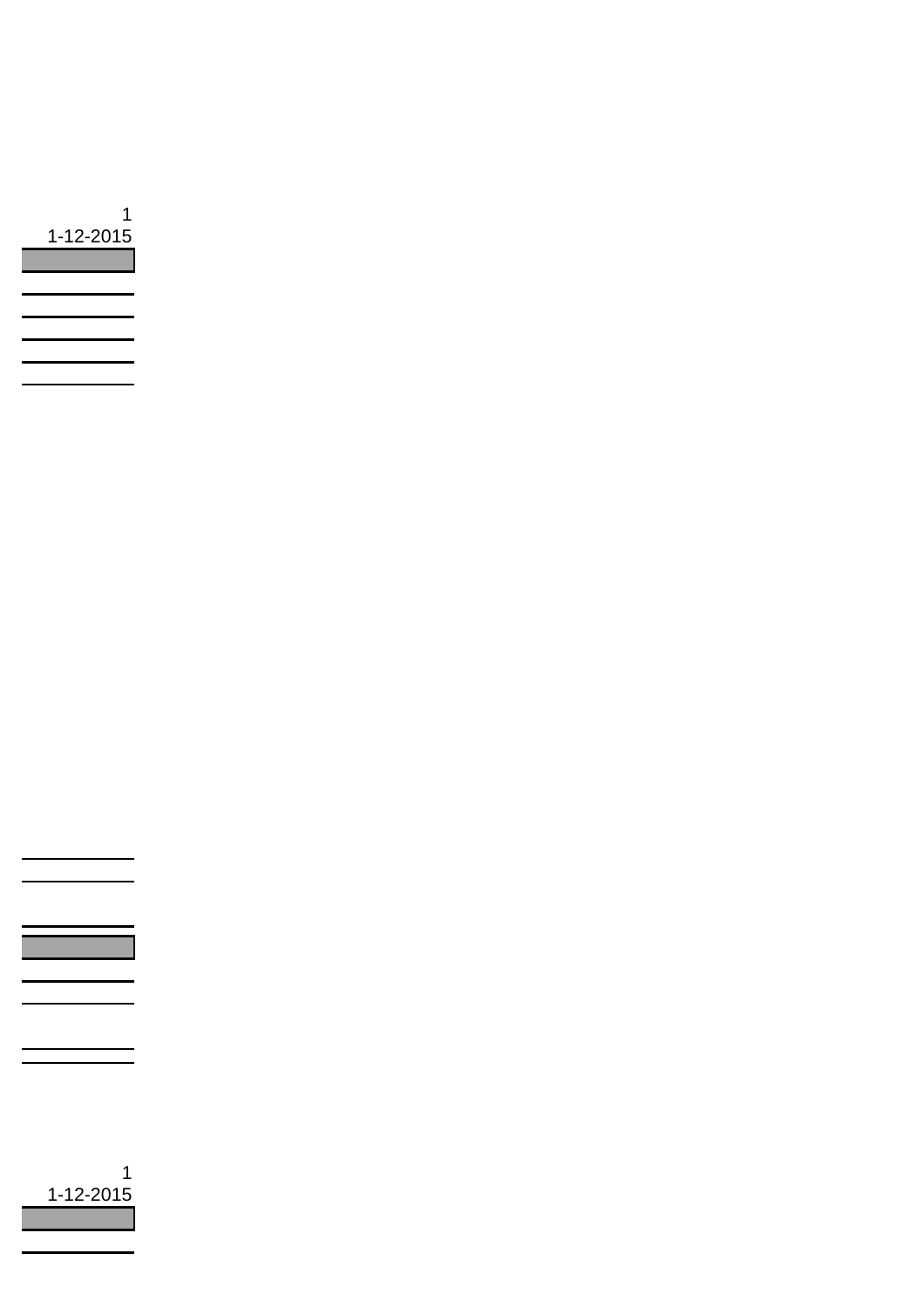## **Classification**

Xi; R36 T; R60-61

**Classification**

Ey irrit.2;H319; Repr.1B:H360FD;

 $\blacksquare$  ir. s holding

Remove

medical

ntainers for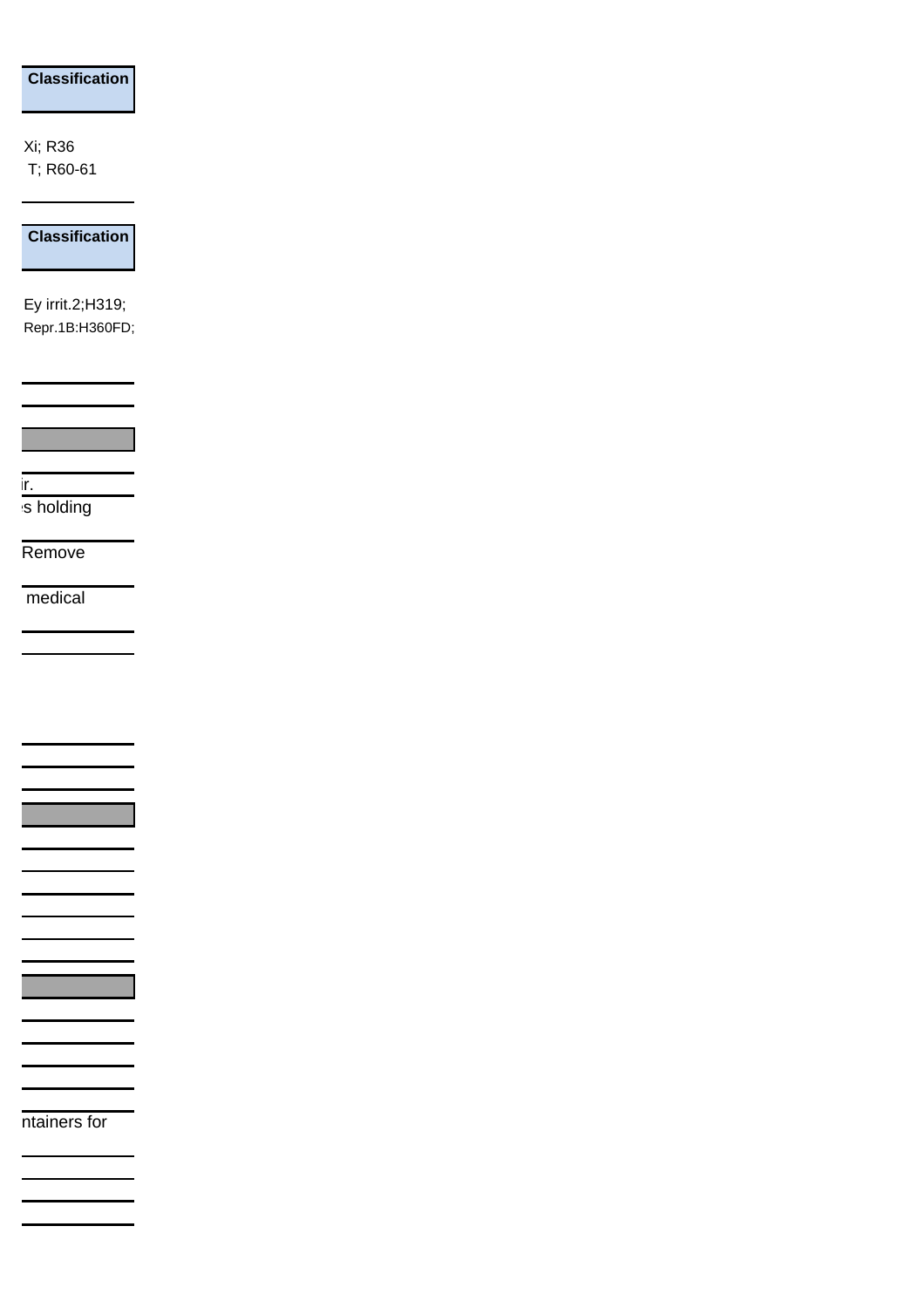1 1-12-2015

a. Adopt

correctly

1 1-12-2015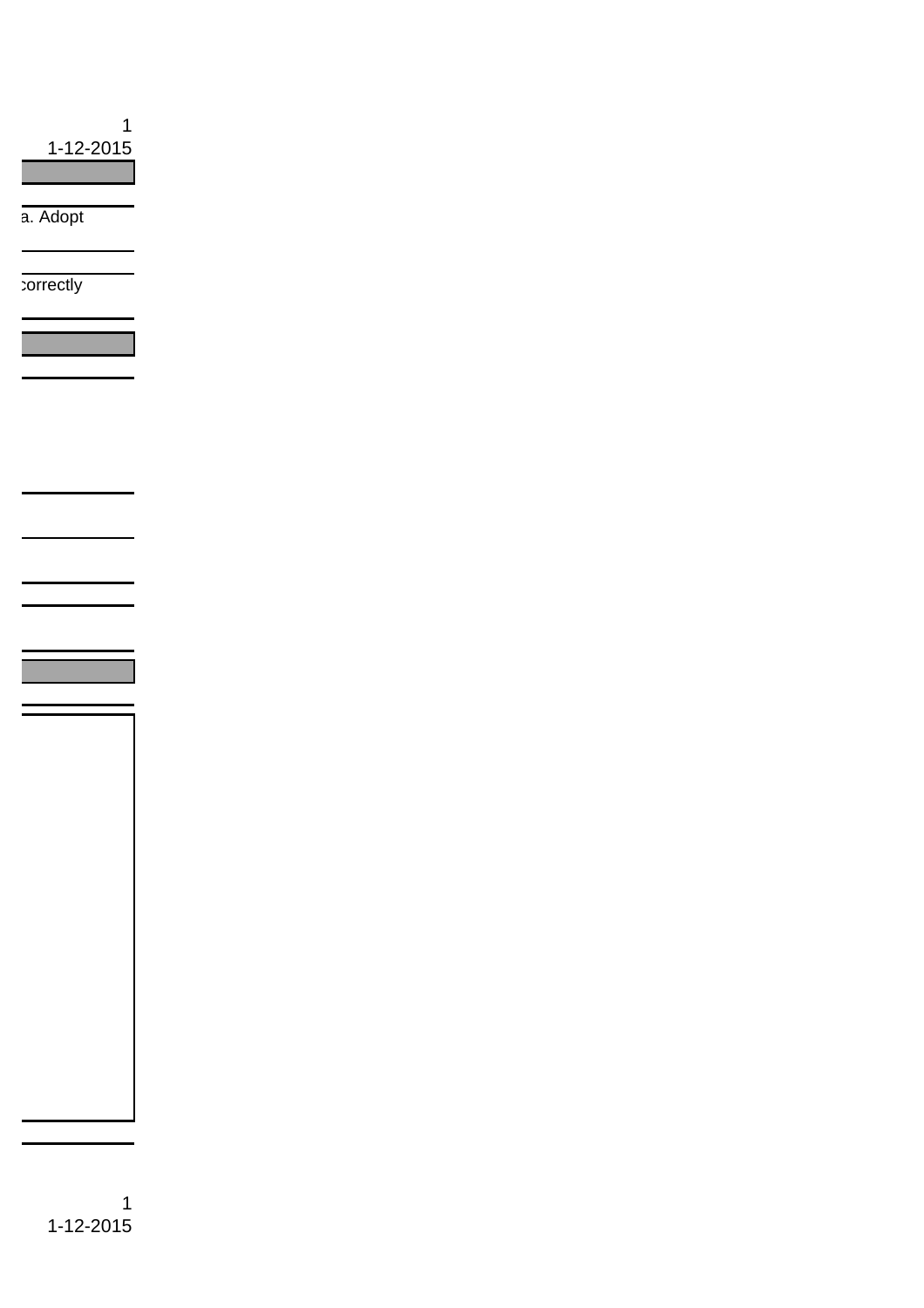>2000 mg/Kg  $\geq 2000$ mg/Kg 5000mg/Kg

 10.0000 mg/l **ih:** 24 mg/l

8.0000 mg/l <100 mg/l